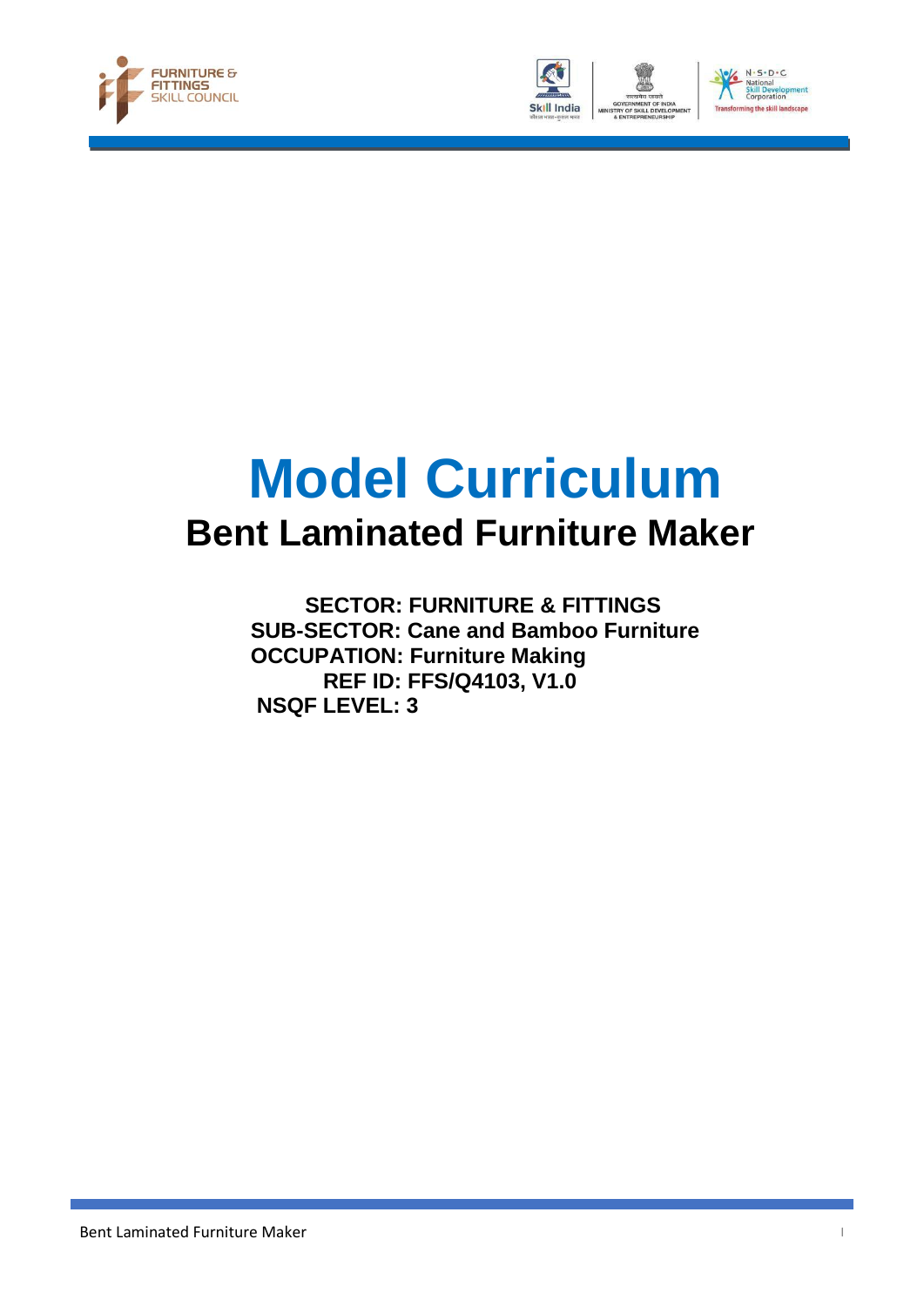





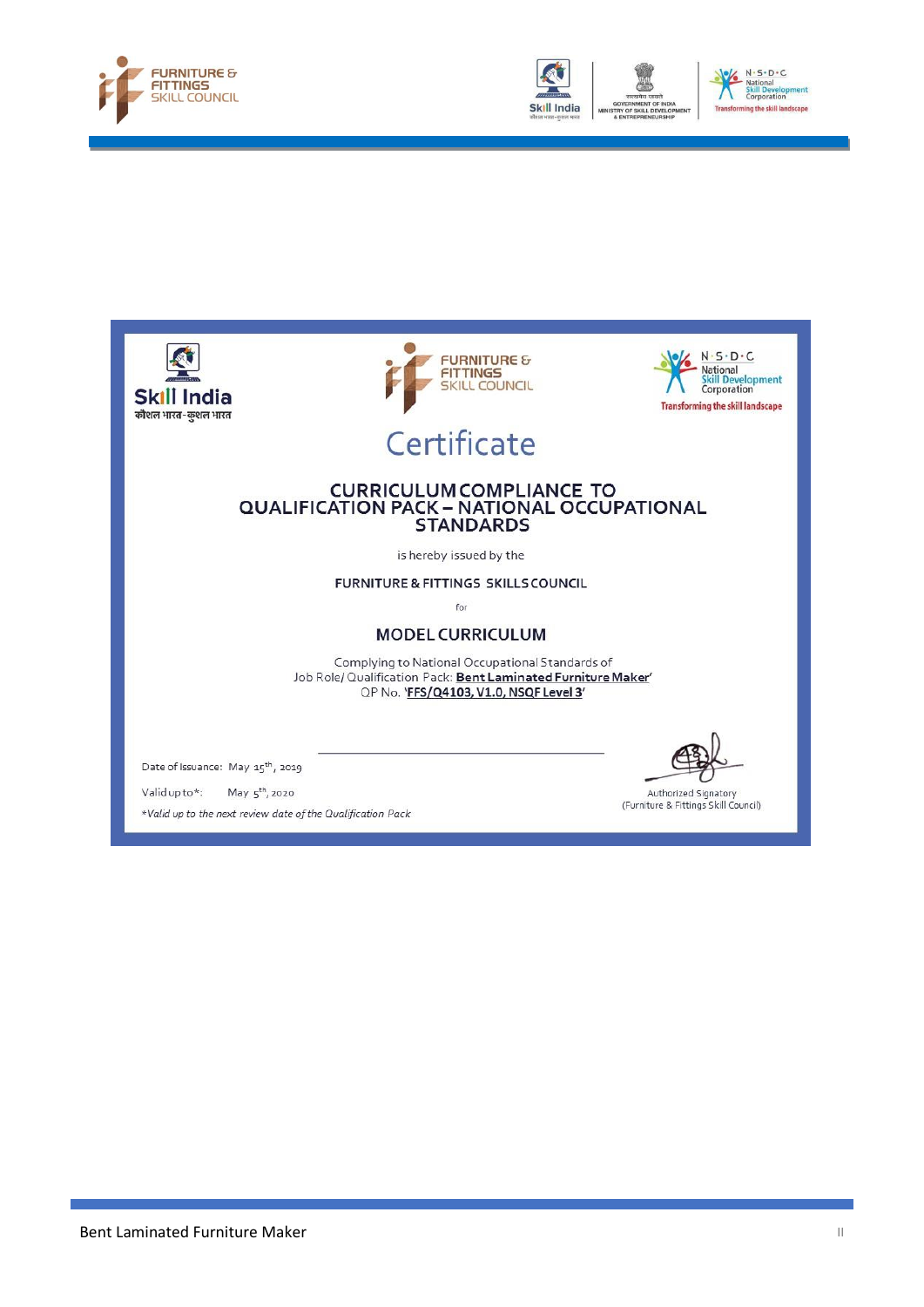



## **TABLE OF CONTENTS**

| 1. Curriculum                    | 01 |
|----------------------------------|----|
| 2. Trainer Prerequisites         | 06 |
| 3. Annexure: Assessment Criteria | 07 |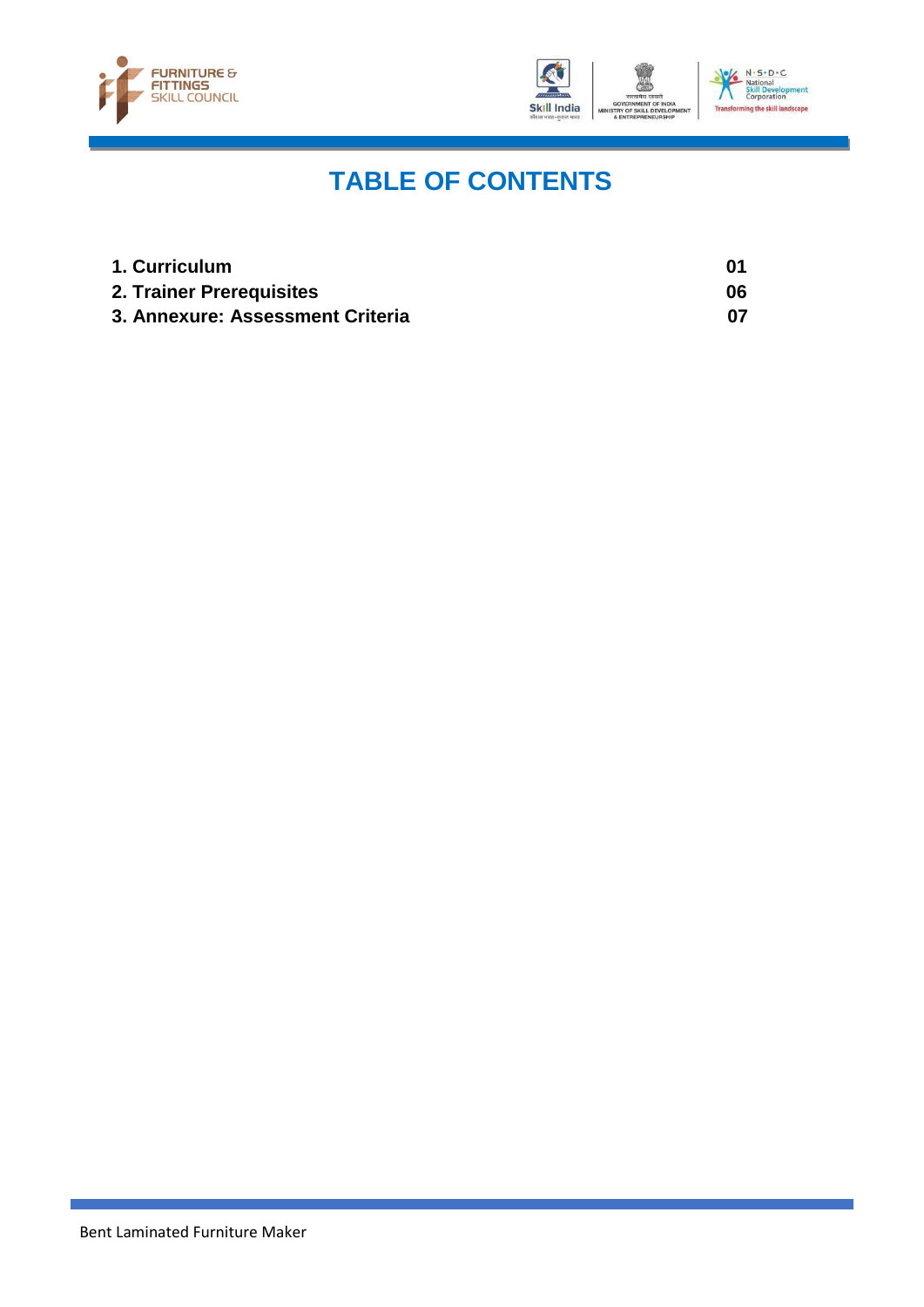



## <span id="page-3-0"></span>**Bent Laminated Furniture Maker CURRICULUM / SYLLABUS**

This program is aimed at training candidates for the job of a "Bent Laminated Furniture Maker", in the "Furniture & Fittings" Sector/Industry and aims at building the following key competencies amongst the learner.

| <b>Program Name</b>                                 | <b>Bent Laminated Furniture Maker</b>                                                                                   |                                                                                                                                                                                                                                                                                                                                                                     |            |
|-----------------------------------------------------|-------------------------------------------------------------------------------------------------------------------------|---------------------------------------------------------------------------------------------------------------------------------------------------------------------------------------------------------------------------------------------------------------------------------------------------------------------------------------------------------------------|------------|
| <b>Qualification Pack</b><br>Name & Reference<br>ID | FFS/Q4103, V 1.0                                                                                                        |                                                                                                                                                                                                                                                                                                                                                                     |            |
| <b>Version No.</b>                                  | 1.0                                                                                                                     | <b>Version Update Date</b>                                                                                                                                                                                                                                                                                                                                          | 04/10/2019 |
| <b>Pre-requisites to</b><br><b>Training</b>         | Class V                                                                                                                 |                                                                                                                                                                                                                                                                                                                                                                     |            |
| <b>Training</b><br><b>Outcomes</b>                  | $\bullet$<br>$\bullet$<br>$\bullet$<br>$\bullet$<br>$\bullet$<br>$\bullet$<br>work effectively with others<br>$\bullet$ | After completing this programme, participants will be able to:<br>use basic tools, equipment and materials effectively<br>carry out measuring, marking and cutting of bamboo<br>make moulded component for bamboo furniture<br>perform quality check at regular intervals<br>maintain the work area, tools and equipment<br>maintain environment, health and safety |            |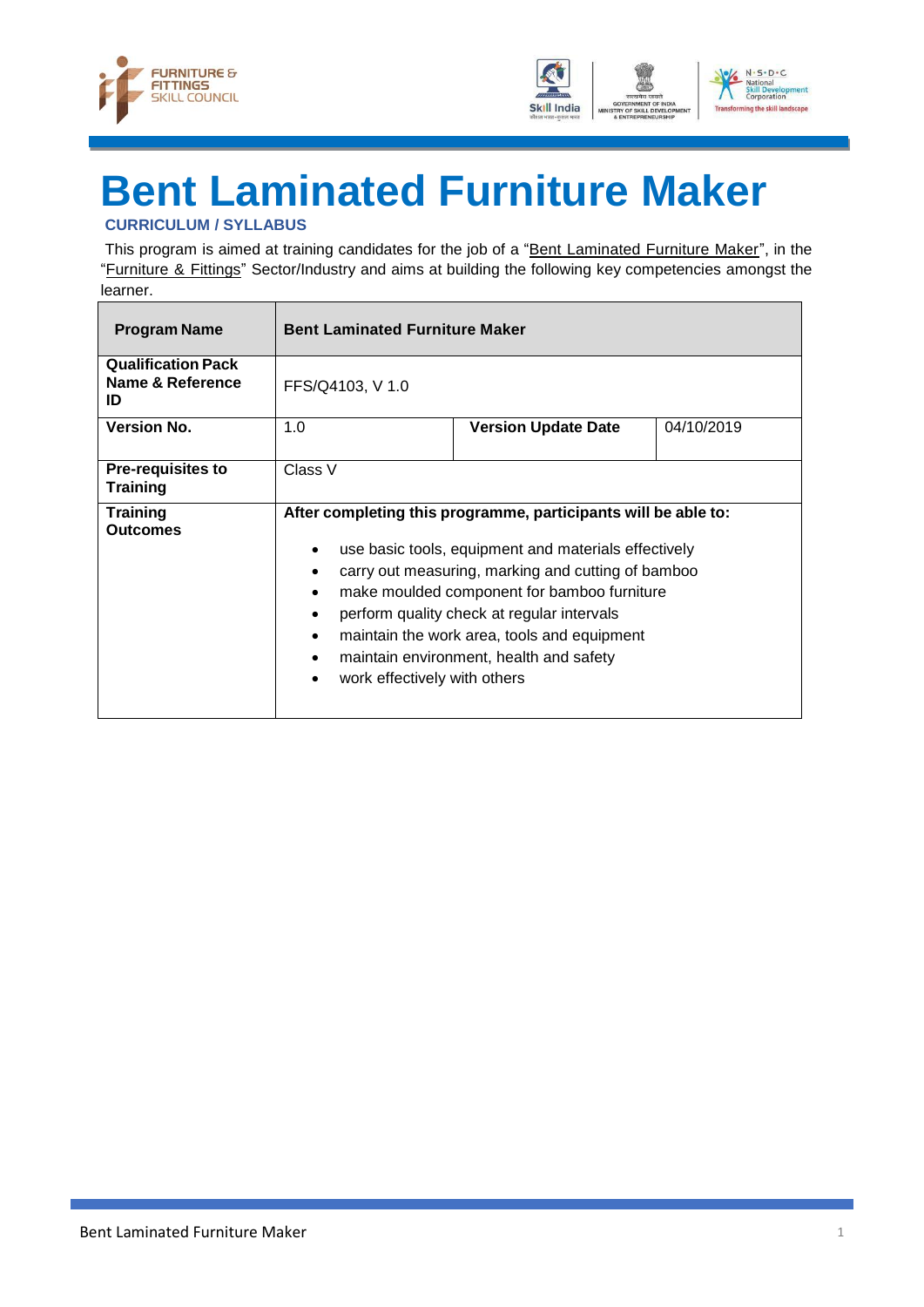



This course encompasses 4 out of 4 NOS (National Occupational Standards), of "Bent Laminated Furniture Maker" Qualification Pack issued by "Furniture & Fittings Skill Council".

| <b>Sr</b><br><b>No</b> | <b>Module</b>                                                                                                                                                                              | <b>Key Learning Outcomes</b>                                                                                                                                                                                                                                                                                                                                                                                                                                                                                                                                                                                    | <b>Equipment required</b>   |
|------------------------|--------------------------------------------------------------------------------------------------------------------------------------------------------------------------------------------|-----------------------------------------------------------------------------------------------------------------------------------------------------------------------------------------------------------------------------------------------------------------------------------------------------------------------------------------------------------------------------------------------------------------------------------------------------------------------------------------------------------------------------------------------------------------------------------------------------------------|-----------------------------|
| 1                      | <b>Introduction to</b><br>the furniture and<br>fittings industry                                                                                                                           | Discuss about the furniture and fittings<br>$\bullet$<br>industry<br>Explain the role and responsibilities of<br>$\bullet$<br>bent laminated furniture maker and its                                                                                                                                                                                                                                                                                                                                                                                                                                            |                             |
|                        | <b>Theory Duration</b><br>(hh:mm)<br>08:00                                                                                                                                                 | job opportunities in the industry<br>Discuss about career path of bent<br>٠<br>laminated furniture maker                                                                                                                                                                                                                                                                                                                                                                                                                                                                                                        |                             |
|                        | <b>Practical Duration</b><br>(hh:mm)<br>00:00                                                                                                                                              |                                                                                                                                                                                                                                                                                                                                                                                                                                                                                                                                                                                                                 |                             |
|                        | <b>Corresponding</b><br><b>NOS Code</b><br><b>Bridge Module</b>                                                                                                                            |                                                                                                                                                                                                                                                                                                                                                                                                                                                                                                                                                                                                                 |                             |
| $\overline{2}$         | <b>Understanding</b><br>the organizational<br>context/<br>company/<br>employer<br><b>Theory Duration</b><br>(hh:mm)<br>08:00                                                               | Explain the importance of code of<br>$\bullet$<br>conduct, policies, manuals, rules, and<br>regulation followed in a typical<br>organization<br>Describe organization structure and<br>$\bullet$<br>hierarchy followed in a typical<br>organization<br>Describe functions of different<br>$\bullet$<br>divisions/ teams of an organization                                                                                                                                                                                                                                                                      |                             |
|                        | <b>Practical Duration</b><br>(hh:mm)<br>00:00                                                                                                                                              |                                                                                                                                                                                                                                                                                                                                                                                                                                                                                                                                                                                                                 |                             |
|                        | <b>Corresponding</b><br><b>NOS Code</b><br><b>FFS/N4106</b>                                                                                                                                |                                                                                                                                                                                                                                                                                                                                                                                                                                                                                                                                                                                                                 |                             |
| 3                      | <b>Environment</b><br>safety<br><b>Theory Duration</b><br>(hh:mm)<br>04:00<br><b>Practical Duration</b><br>(hh:mm)<br>04:00<br><b>Corresponding</b><br><b>NOS Code</b><br><b>FFS/N8601</b> | Explain the importance of maintaining<br>$\bullet$<br>a healthy and safe work environment<br>Differentiate between the potential risk,<br>hazard and threat at the workplace<br>List the safety, ergonomic, physical,<br>biological, and chemical hazards at<br>workplace<br>Explain the precautionary measures to<br>be taken to prevent different hazards<br>Discuss the ways of undertaking the<br>$\bullet$<br>first aid activities in case of different<br>types of accidents<br>List various do's and don'ts of good<br>$\bullet$<br>housekeeping practices<br>Explain various safety signs/<br>$\bullet$ | Safety signs, first aid box |
|                        |                                                                                                                                                                                            | instructions<br>Discuss the restrictions imposed on<br>$\bullet$                                                                                                                                                                                                                                                                                                                                                                                                                                                                                                                                                |                             |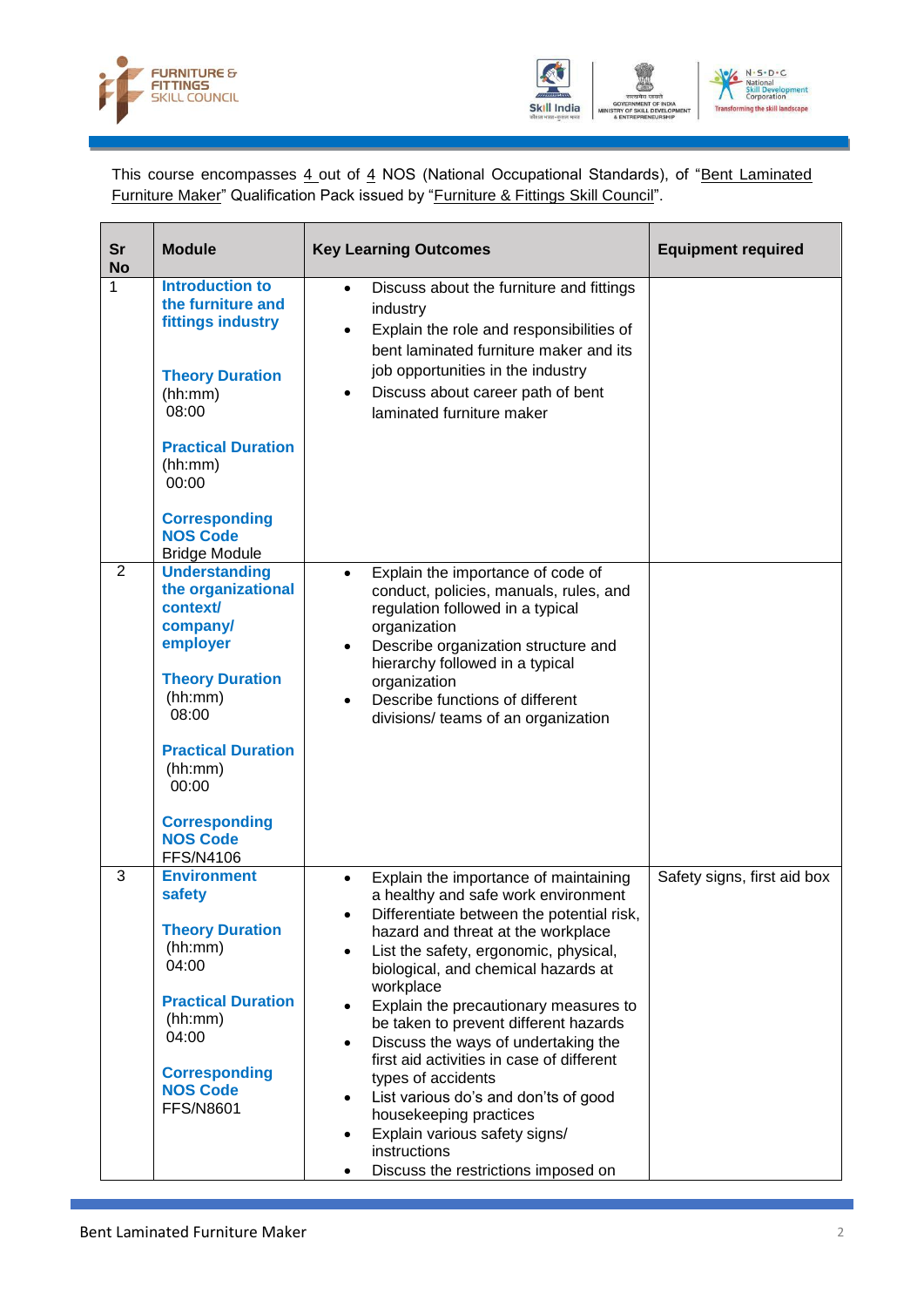



GOVERNMENT O<br>TRY OF SKILL DI<br>& ENTREPRENEI

VELO



|   |                                                                                                                                                                                              | harmful materials while working at<br>workplace                                                                                                                                                                                                                                                                                                                                                                                                                                                                                                                                                                                                                                                      |                                                                                                                                                        |
|---|----------------------------------------------------------------------------------------------------------------------------------------------------------------------------------------------|------------------------------------------------------------------------------------------------------------------------------------------------------------------------------------------------------------------------------------------------------------------------------------------------------------------------------------------------------------------------------------------------------------------------------------------------------------------------------------------------------------------------------------------------------------------------------------------------------------------------------------------------------------------------------------------------------|--------------------------------------------------------------------------------------------------------------------------------------------------------|
| 4 | <b>Working safety</b><br><b>Theory Duration</b><br>(hh:mm)<br>08:00<br><b>Practical Duration</b><br>(hh:mm)<br>24:00<br><b>Corresponding</b><br><b>NOS Code</b><br><b>FFS/N4106</b>          | List different personal protective<br>$\bullet$<br>equipment<br>Demonstrate the use of personal<br>$\bullet$<br>protective equipment/ protective<br>clothing<br>Demonstrate how to keep correct body<br>$\bullet$<br>posture while standing, working, lifting<br>and carrying heavy materials<br>Explain the importance of leaving the<br>$\bullet$<br>machine in a safe condition on<br>completion of activities<br>Describe the hazards associated with<br>$\bullet$<br>cutting operations<br>Demonstrate the method of minimising<br>$\bullet$<br>the hazards<br>Explain the importance of keeping<br>work area free of clutters to carry out<br>machining work smoothly                          | Masks, safety glasses,<br>head protection, ear<br>muffs, safety footwear,<br>gloves, aprons, first aid<br>box, different types of fire<br>extinguisher |
| 5 | <b>Handling</b><br>emergencies<br><b>Theory Duration</b><br>(hh:mm)<br>04:00<br><b>Practical Duration</b><br>(hh:mm)<br>04:00<br><b>Corresponding</b><br><b>NOS Code</b><br><b>FFS/N8601</b> | List the precautionary measures for<br>$\bullet$<br>prevention of accidents at the<br>workplace<br>List various common causes and types<br>$\bullet$<br>of fires<br>List the common types of fire<br>$\bullet$<br>extinguishers<br>Demonstrate the use of fire<br>extinguishers on different types of fires<br>Describe the evacuation procedures to<br>$\bullet$<br>be followed in case of an emergency,<br>accident, fire, or a natural calamity<br>Demonstrate how to free a person<br>$\bullet$<br>from electrocution<br>Demonstrate the correct rescue<br>techniques applied during fire hazards<br>Explain the importance of responding<br>promptly and accurately to an accident<br>situation | Gloves, safety shoes,<br>earplugs, goggles, nose<br>mask,<br>first aid box,<br>different types of fire<br>extinguisher                                 |
| 6 | <b>Communication</b><br><b>skills</b><br><b>Theory Duration</b><br>(hh:mm)<br>04:00<br><b>Practical Duration</b><br>(hh:mm)<br>04:00<br><b>Corresponding</b><br><b>NOS Code</b>              | State the importance of possessing<br>$\bullet$<br>effective communication skills<br>Explain the importance of setting up<br>$\bullet$<br>good working relationship with others<br>Explain the significance of active<br>listening, correct receiving of<br>information and instructions<br>Describe the importance of seeking<br>$\bullet$<br>assistance/ clarification from<br>supervisor/ senior<br>Describe the importance of discipline,<br>ethics, and integrity for professional<br>success<br>Explain the reporting protocol in case                                                                                                                                                         |                                                                                                                                                        |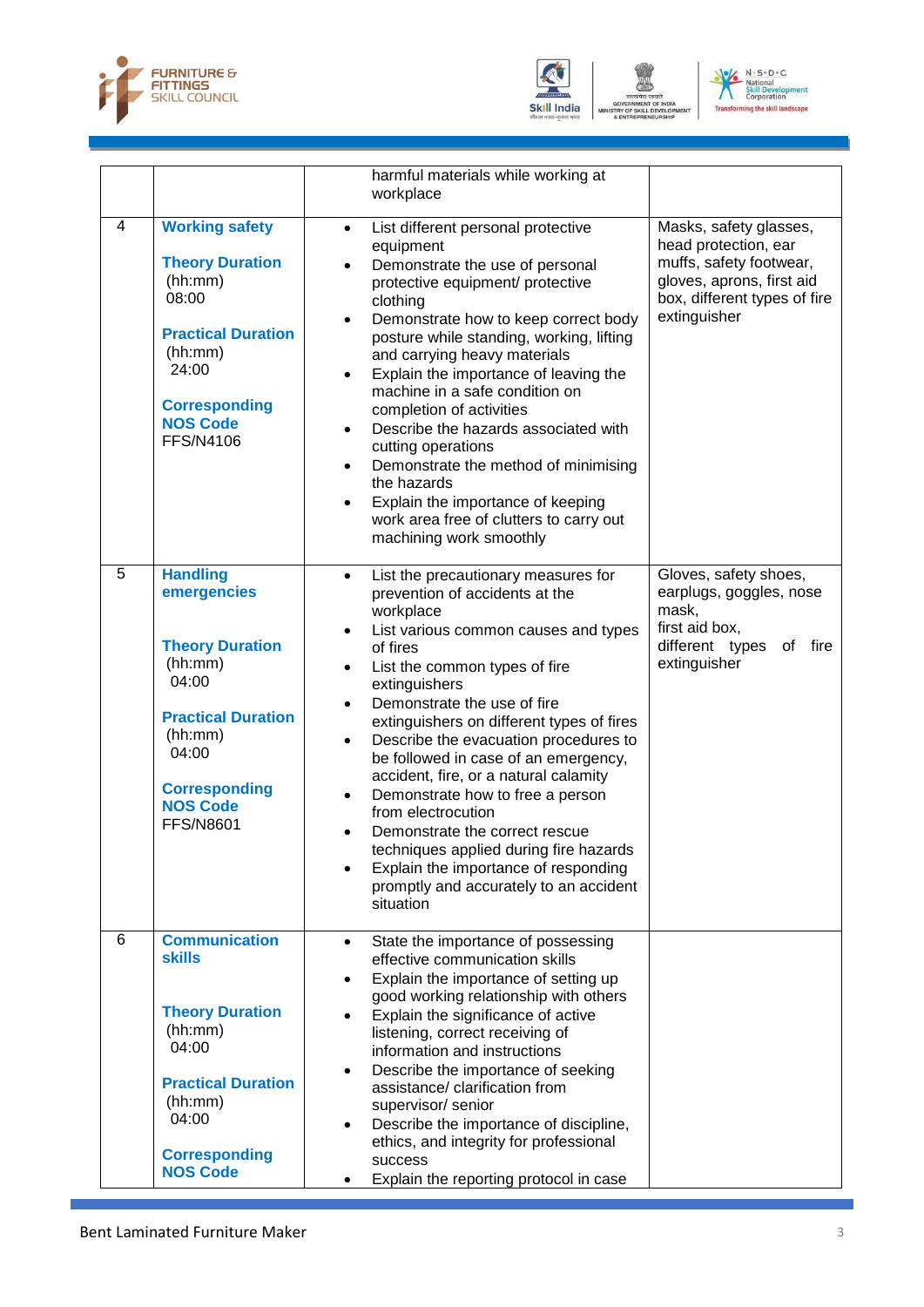



GOVERNMENT O<br>TRY OF SKILL DI<br>& ENTREPRENEI

VELC



|                | <b>FFS/N8801</b>                                                                                                                                                                                                 | of queries on procedures, products, or<br>any problem<br>Demonstrate how to communicate<br>effectively with others                                                                                                                                                                                                                                                                                                                                                                                                                                                               |                                                                                                                                                                                         |
|----------------|------------------------------------------------------------------------------------------------------------------------------------------------------------------------------------------------------------------|----------------------------------------------------------------------------------------------------------------------------------------------------------------------------------------------------------------------------------------------------------------------------------------------------------------------------------------------------------------------------------------------------------------------------------------------------------------------------------------------------------------------------------------------------------------------------------|-----------------------------------------------------------------------------------------------------------------------------------------------------------------------------------------|
| $\overline{7}$ | <b>Teamwork</b><br><b>Theory Duration</b><br>(hh:mm)<br>04:00<br><b>Practical Duration</b><br>(hh:mm)<br>04:00<br><b>Corresponding</b><br><b>NOS Code</b><br><b>FFS/N8801</b>                                    | Discuss the importance of coordination<br>$\bullet$<br>with colleagues to achieve work<br>objectives<br>Explain the importance of sharing<br>$\bullet$<br>information with team wherever and<br>whenever required to enhance quality<br>and productivity at workplace<br>Discuss how to manage interpersonal<br>$\bullet$<br>conflict<br>Describe the significance of interacting<br>$\bullet$<br>politely with team members<br>State the importance of following dress<br>$\bullet$<br>code at workplace<br>Participate in team building activities<br>$\bullet$<br>effectively |                                                                                                                                                                                         |
| $\overline{7}$ | <b>Understand the</b><br>work requirement<br><b>Theory Duration</b><br>(hh:mm)<br>08:00<br><b>Practical Duration</b><br>(hh:mm)<br>16:00<br><b>Corresponding</b><br><b>NOS Code</b><br><b>FFS/N4106</b>          | List different types of furniture products<br>$\bullet$<br>in bamboo<br>List different types of bamboo and its<br>use in furniture making<br>Explain bamboo treatment process<br>List out the preparatory work for<br>making the bent laminated furniture<br>component<br>List out the various components of 2D<br>$\bullet$<br>and 3D drawings<br>Demonstrate way of interpretation of<br>the drawings<br>Demonstrate the steps of preparatory<br>$\bullet$<br>work of bent laminated furniture<br>component                                                                    | Bamboo cross cutting<br>machine, hand held<br>bamboo splitter, hot air<br>gun, edge trimmer<br>machine, hand engraver<br>machine, stand drill<br>machine, stand zig saw,<br>chalk liner |
| 8              | <b>Measuring,</b><br>marking and<br>cutting bamboo<br><b>Theory Duration</b><br>(hh:mm)<br>12:00<br><b>Practical Duration</b><br>(hh:mm)<br>48:00<br><b>Corresponding</b><br><b>NOS Code</b><br><b>FFS/N4106</b> | Explain the basic units of<br>measurements<br>Demonstrate way of measuring and<br>$\bullet$<br>marking bamboo culms<br>Demonstrate way of cutting bamboo<br>$\bullet$<br>culms in different sizes as per given<br>specification by minimising waste                                                                                                                                                                                                                                                                                                                              | Bamboo cross cutting<br>machine, hand held<br>bamboo splitter, hot air<br>gun, edge trimmer<br>machine, hand engraver<br>machine, stand drill<br>machine, stand zig saw,<br>chalk liner |
| 9              | <b>Make furniture</b><br>components                                                                                                                                                                              | Explain about different adhesives and<br>$\bullet$<br>solutions used for making moulded<br>shape                                                                                                                                                                                                                                                                                                                                                                                                                                                                                 | Mould of different shapes<br>as per design<br>requirement, glue                                                                                                                         |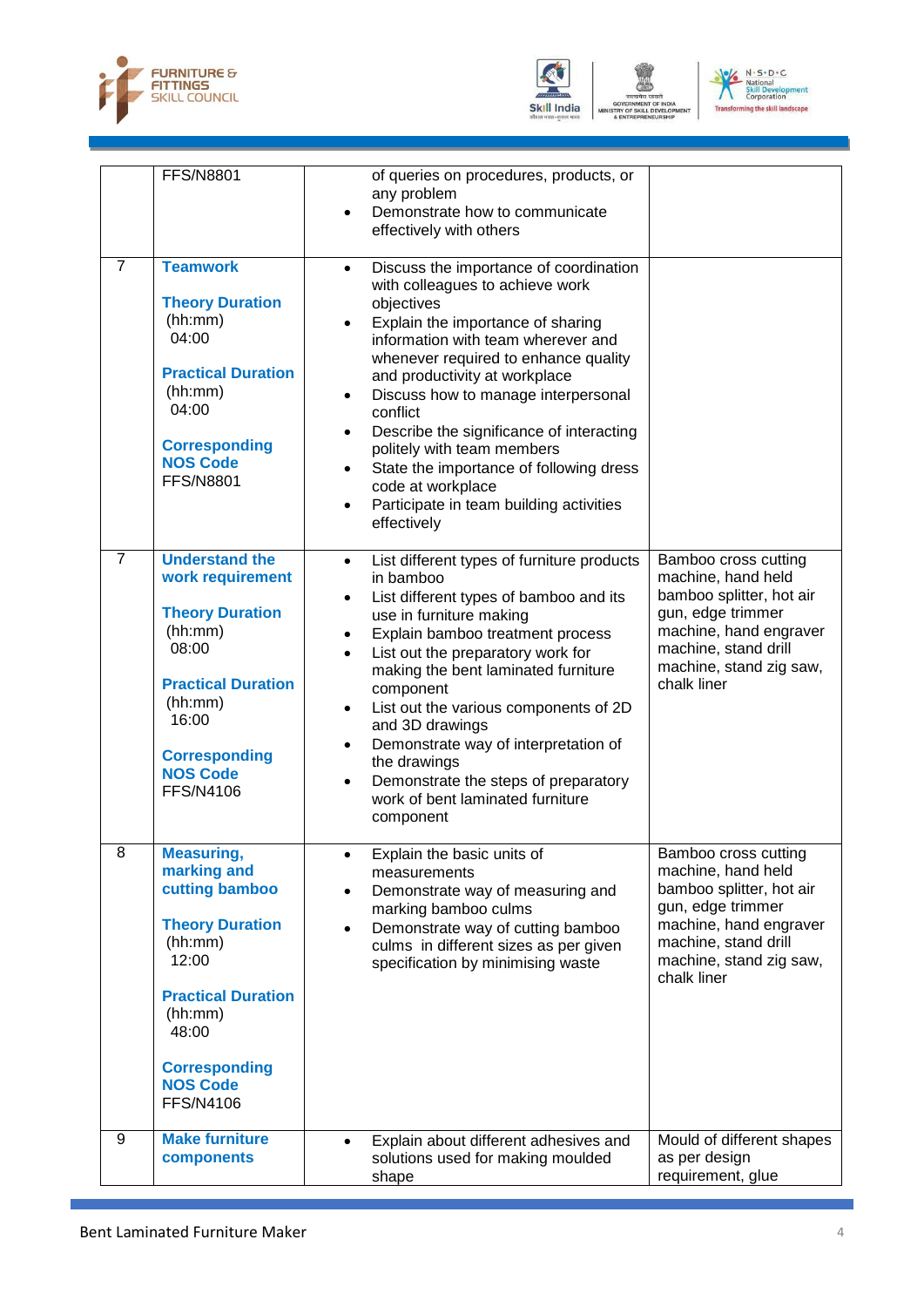





|    | <b>Theory Duration</b><br>(hh:mm)<br>16:00<br><b>Practical Duration</b><br>(hh:mm)<br>48:00<br><b>Corresponding</b><br><b>NOS Code</b><br><b>FFS/N4106</b>                           | Explain the step by step process of<br>$\bullet$<br>making furniture components<br>Demonstrate way of applying adhesive<br>$\bullet$<br>on bamboo strips<br>Demonstrate operation of glue<br>$\bullet$<br>applicator machine<br>Demonstrate way of making moulded<br>$\bullet$<br>components<br>Demonstrate way of cutting and<br>$\bullet$<br>assembling laminated parts using<br>cutting machine                                                                                                                                                                                                                                                                                                                                                             | applicator machine and<br>hot press<br>Pre-treated bamboo<br>sticks/slivers, uniform<br>bamboo strips, urea<br>formaldehyde resin,<br>phenol resin, tape, chisel<br>set, knife, width seizers,<br>scissors, hammer, brush<br>etc.                                                                                                                                                     |
|----|--------------------------------------------------------------------------------------------------------------------------------------------------------------------------------------|----------------------------------------------------------------------------------------------------------------------------------------------------------------------------------------------------------------------------------------------------------------------------------------------------------------------------------------------------------------------------------------------------------------------------------------------------------------------------------------------------------------------------------------------------------------------------------------------------------------------------------------------------------------------------------------------------------------------------------------------------------------|---------------------------------------------------------------------------------------------------------------------------------------------------------------------------------------------------------------------------------------------------------------------------------------------------------------------------------------------------------------------------------------|
| 11 | <b>Quality Control</b><br><b>Theory Duration</b><br>(hh:mm)<br>08:00<br><b>Practical Duration</b><br>(hh:mm)<br>24:00<br><b>Corresponding</b><br><b>NOS Code</b><br><b>FFS/N8401</b> | Explain the importance of carrying out<br>$\bullet$<br>quality checks at specified intervals<br>Demonstrate the method of identifying<br>$\bullet$<br>defects and irregularities<br>Demonstrate how to correct and<br>$\bullet$<br>modify the amendable or adjustable<br>defects                                                                                                                                                                                                                                                                                                                                                                                                                                                                               | Pre-treated bamboo<br>sticks/slivers, uniform<br>bamboo strips, urea<br>formaldehyde resin,<br>phenol resin, tape, chisel<br>set, knife, width seizers,<br>scissors, hammer, brush<br>etc.<br>Bamboo cross cutting<br>machine, hand held<br>bamboo splitter, hot air<br>gun, edge trimmer<br>machine, hand engraver<br>machine, stand drill<br>machine, stand zig saw,<br>chalk liner |
|    | <b>Total Duration</b><br><b>Theory Duration</b><br>84:00<br><b>Practical Duration</b><br>176:00                                                                                      | Unique Equipment Required for the QP:<br>Mould of different shapes as per design requirement, glue applicator<br>machine and hot press<br>Pre-treated bamboo sticks/slivers, uniform bamboo strips, urea<br>formaldehyde resin, phenol resin, tape, chisel set, knife, width seizers,<br>scissors, hammer, brush etc.<br>Bamboo cross cutting machine, hand held bamboo splitter, hot air gun,<br>edge trimmer machine, hand engraver machine, stand drill machine, stand<br>zig saw, chalk liner<br>Mould of different shapes as per design requirement, glue applicator<br>machine and hot press<br>Gloves, safety shoes, earplugs, goggles, nose mask, first aid box, different<br>types of fire extinguisher<br>Classroom Aids: Whiteboard, marker, duster |                                                                                                                                                                                                                                                                                                                                                                                       |

Grand Total Course Duration: **260 Hours**

*(This syllabus/ curriculum has been approved by Furniture & Fittings Skill Council)*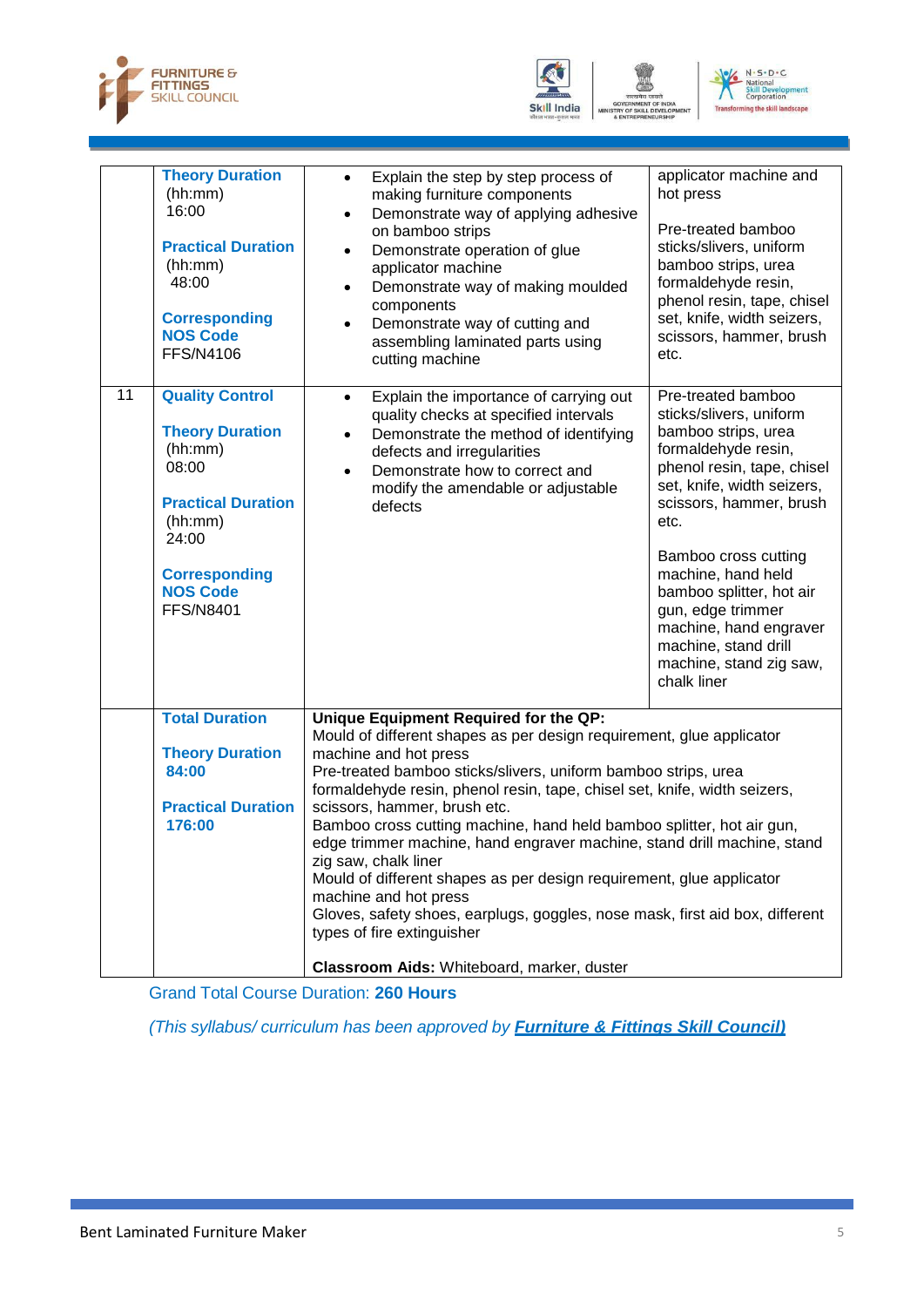



#### <span id="page-8-0"></span>**Trainer Prerequisites for Job role: "Bent Laminated Furniture Maker" mapped to Qualification Pack: "FFS/Q4103"**

| Sr.<br>No.     | Area                                    | <b>Details</b>                                                                                                                                                                                                                                                                                                                                  |
|----------------|-----------------------------------------|-------------------------------------------------------------------------------------------------------------------------------------------------------------------------------------------------------------------------------------------------------------------------------------------------------------------------------------------------|
| 1              | <b>Description</b>                      | To deliver accredited training service, mapping to the curriculum detailed<br>above, in accordance with the Qualification Pack "FFS/Q4103".                                                                                                                                                                                                     |
| 2              | Personal<br><b>Attributes</b>           | Aptitude for conducting training, and pre/ post work to ensure competent,<br>employable candidates at the end of the training. Strong communication skills,<br>interpersonal skills, ability to work as part of a team, well organized and<br>focused, eager to learn and keep oneself updated with the latest trends in the<br>mentioned field |
| 3              | <b>Minimum</b>                          | Minimum 10 <sup>th</sup> pass                                                                                                                                                                                                                                                                                                                   |
|                | <b>Educational</b><br>Qualifications    | Minimum age 25 years                                                                                                                                                                                                                                                                                                                            |
| 4а             | <b>Domain</b><br><b>Certification</b>   | Certified for Job Role: "Bent Laminated Furniture Maker- FFS/Q4103"<br>mapped to QP: "FFS/Q4103". Minimum accepted score 80% as per the FFSC<br>guideline.                                                                                                                                                                                      |
| 4 <sub>b</sub> | <b>Platform</b><br><b>Certification</b> | Recommended that the Trainer is certified for the Job Role: "Trainer", mapped<br>to the Qualification Pack: "MEP/Q2601". Minimum accepted score as per<br>respective FFSC guideline is 80%.                                                                                                                                                     |
| 5              | <b>Experience</b>                       | Minimum five years of relevant experience in bamboo furniture and<br>$\bullet$<br>moulded component making                                                                                                                                                                                                                                      |